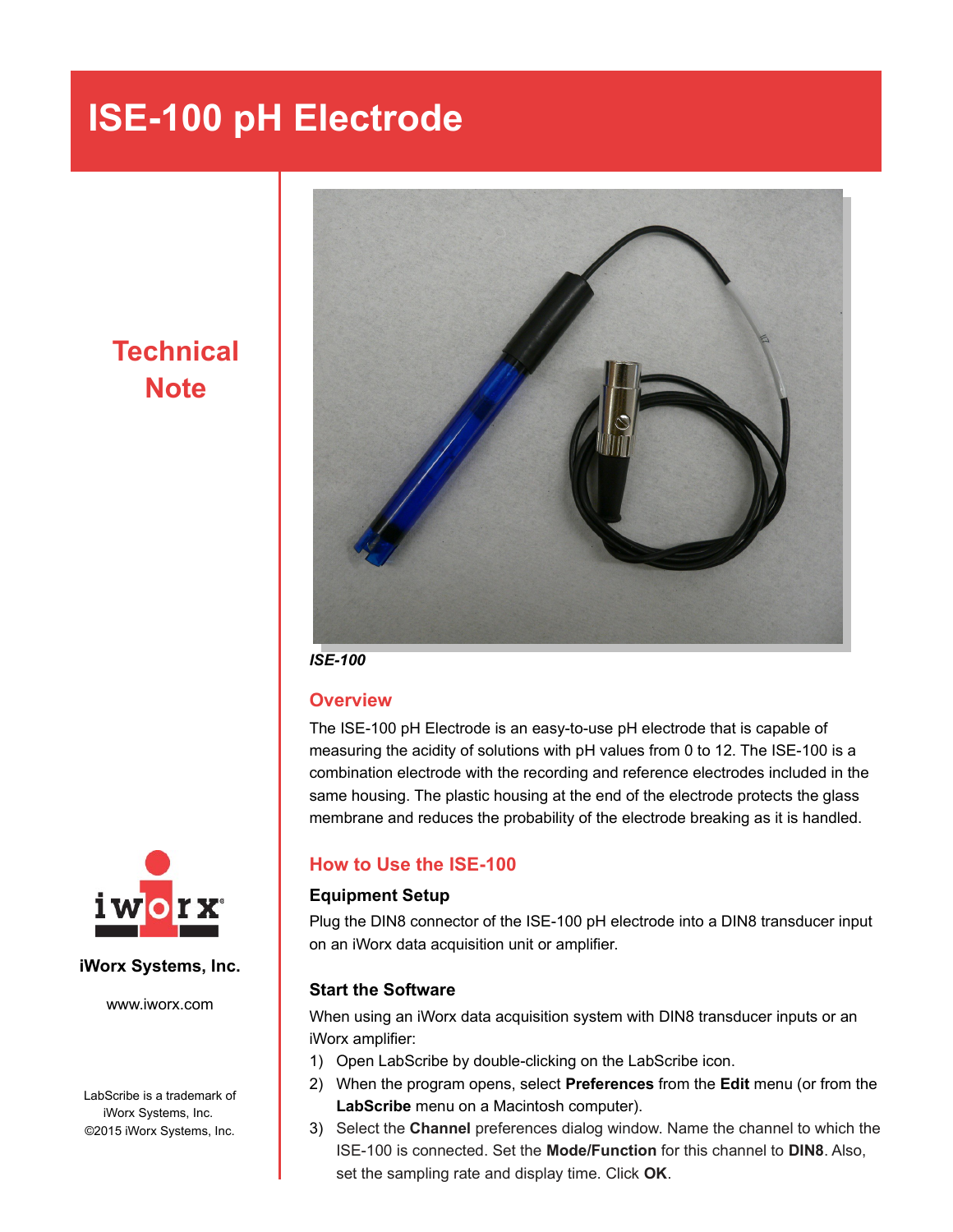# **ISE-100 pH Electrode**

### **Calibration of the ISE-100 pH Electrode**

- 1) If the pH electrode is still stored in its bottle of buffer, remove the electrode from the bottle. Rinse the electrode with deionized water.
- 2) Place the tip of the pH electrode in a beaker containing enough room temperature deionized water to submerge the tip. Keep the electrode in deionized water for at least ten minutes.
- 3) Prepare two beakers filled with the pH buffers used for calibrating the pH electrode. The buffers should be at room temperature. One beaker is filled with pH 7 buffer; and the other is filled with pH 4 buffer. Each beaker should be filled with enough buffer to cover the tip of the pH electrode, and also allow the stir bar in the beaker to spin without touching the pH electrode.
- 4) Place the beaker containing the pH 7 buffer on the magnetic stirrer. Carefully place a stir bar in the beaker. Remove the pH electrode from the deionized water and blot any drops of water from the electrode. Position the tip of the electrode in the beaker of pH 7 buffer so that the tip is away from the stir bar. Adjust the speed of the stirrer so the stir bar is rotating evenly at a moderate speed.
- 5) Click **Start** on the LabScribe **Main window** to begin recording. The trace will eventually reach a stable baseline toward the top of the recording channel. Type the words "Calibration pH 7" on the comment line to the right of the **Mark** button. Press the Enter key on the keyboard to mark the stable baseline of the recording. This comment marks the output of the pH electrode in pH 7 buffer at room temperature. Continue recording while changing the beakers of buffers.
- 6) Turn off the stirrer and remove the pH electrode from the beaker of pH 7 buffer. Hold the electrode over the beaker used for collecting waste liquid, and rinse it with deionized water from a wash bottle. Blot any drops of water from the electrode.
- 7) Remove the beaker of pH 7 buffer from the stirrer and place the beaker of pH 4 buffer on the stirrer. Carefully place a stir bar in the beaker. Position the tip of the pH electrode in the beaker of pH 4 buffer so that the tip is away from the stir bar. Adjust the speed of the stirrer so the stir bar is rotating evenly at a moderate speed.
- 8) As you continue to record, the trace will reach a stable baseline toward the bottom of the recording channel. Type the words "Calibration-pH 4" on the comment line to the right of the **Mark** button. Press the Enter key on the keyboard to mark the stable baseline of the recording. This comment marks the output of the pH electrode in room temperature pH 4 buffer. Click **Stop** to halt the recording.
- 9) Select **Save As** in the **File** menu, and type a name for the file. Choose a destination on the computer in which to save the file. Click **Save**.
- 10) Turn off the stirrer. Remove the pH electrode from the beaker of pH 4 buffer. Hold the electrode over the beaker used for collecting waste liquid, and rinse with deionized water from a wash bottle. Blot any drops of water from the electrode and place it in a beaker of deionized water.



**iWorx Systems, Inc.**

www.iworx.com